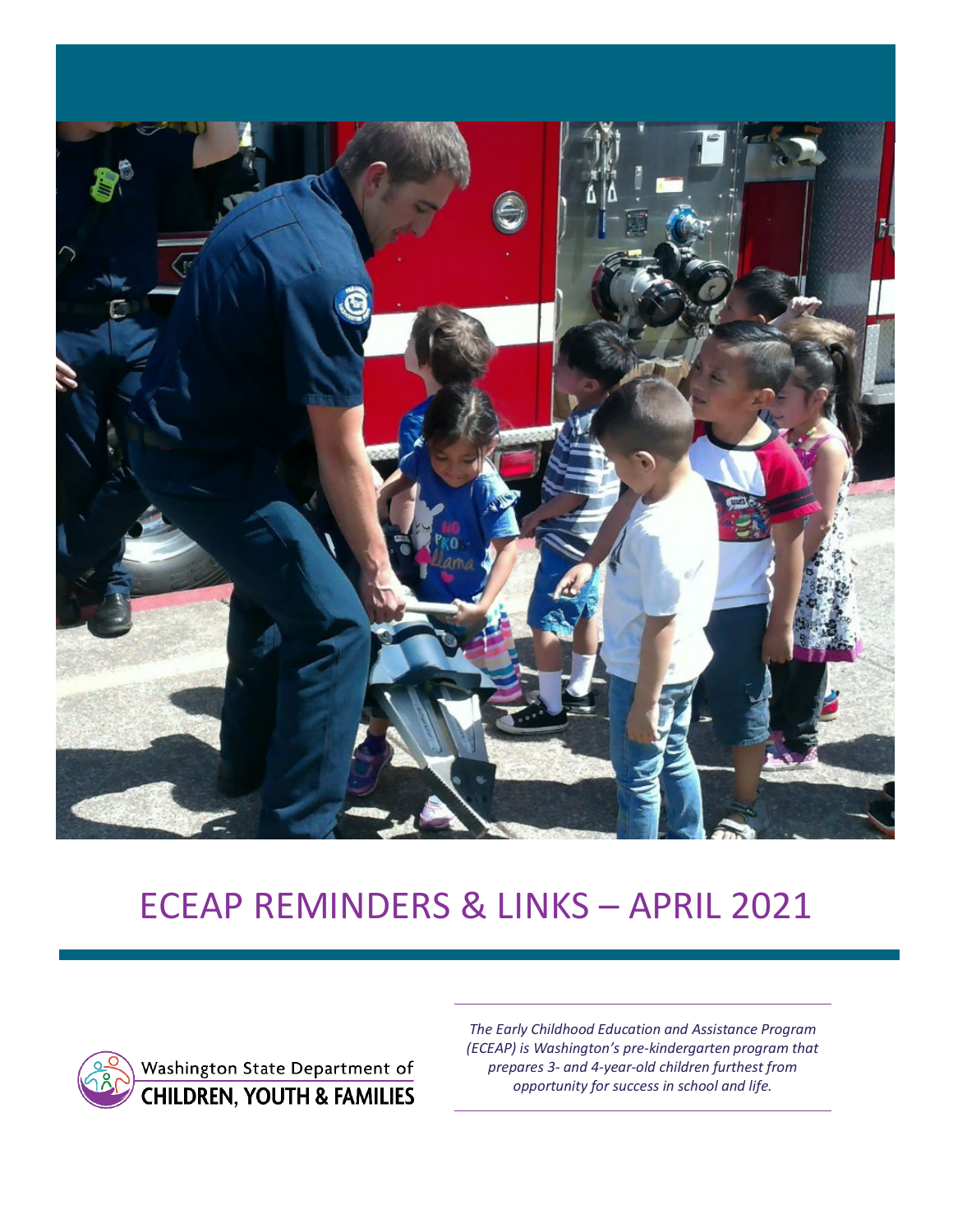# Contents (Ctrl + click to follow the link)

# **Important Dates**

Within six months of hire and every three years thereafter: Lead teachers must complete Teaching Strategies GOLD® inter-rater reliability certification.

Within 90 days from class start date, enter health screenings, well-child exams, and dental screenings in ELMS.

# **Questions?**

<span id="page-1-0"></span>Email questions about newsletter topics to eceap@dcyf.wa.gov or your Continuous Quality Improvement (CQI) Specialist. For additional information about ECEAP or the Washington State Department of Children, Youth, and Families (DCYF), please visit our Contractor webpages.



Washington State Department of<br>CHILDREN, YOUTH & FAMILIES

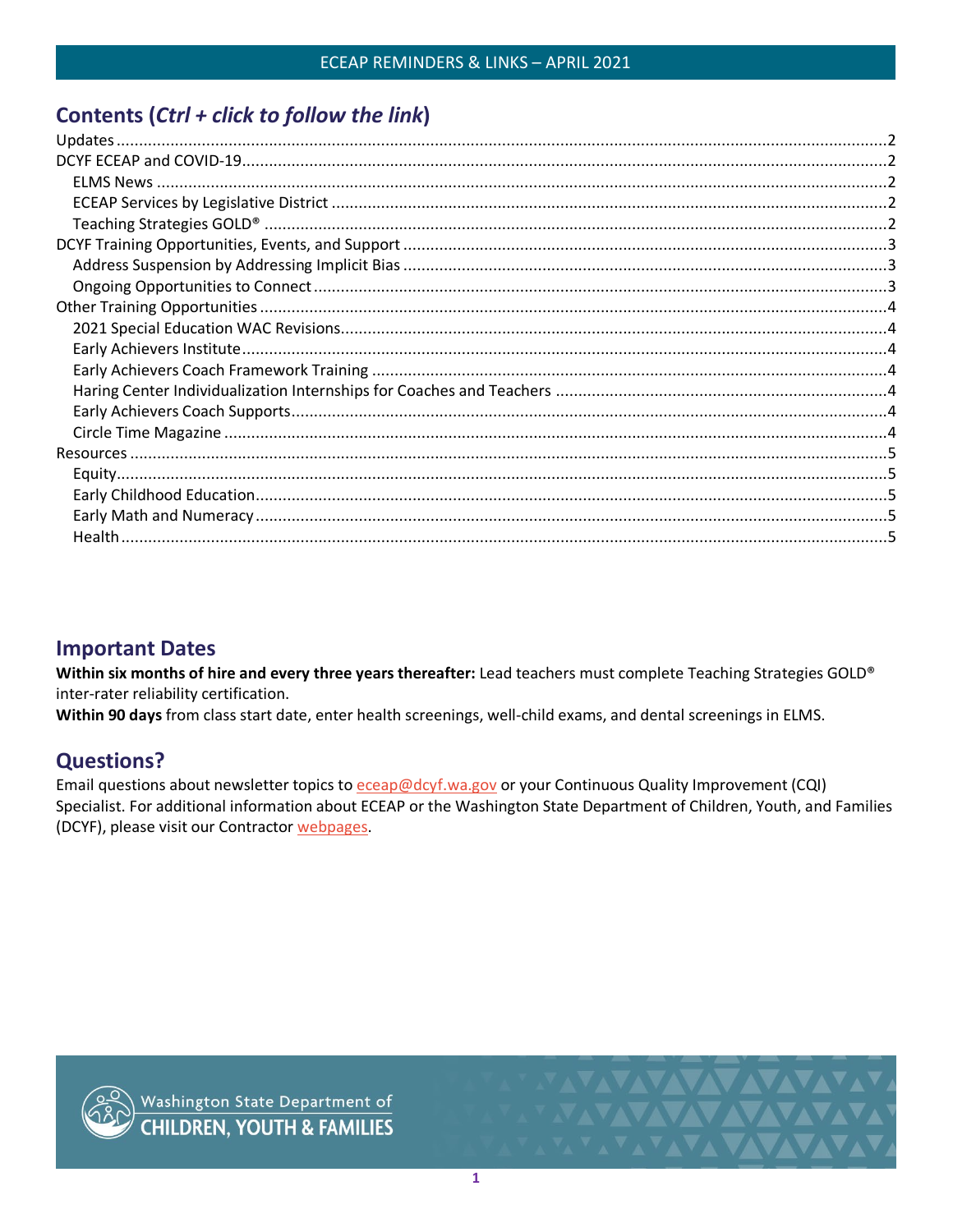# <span id="page-2-0"></span>**Updates DCYF ECEAP and COVID-19**

#### New or Updated COVID-19 Resources

- The U.S. Department of Education released a handbook on [strategies for reopening schools.](https://www2.ed.gov/documents/coronavirus/reopening.pdf?utm_content=&utm_medium=email&utm_name=&utm_source=govdelivery&utm_term=) Use this resource as you increase in-person services for children and families.
- On February 10, the Washington State Department of Health (DOH) released the latest version of the [Child Care,](https://www.doh.wa.gov/Portals/1/Documents/1600/coronavirus/DOH-OSPI-DYCF-SchoolsChildCareGuidance.pdf)  [Youth Development, and Day Camps](https://www.doh.wa.gov/Portals/1/Documents/1600/coronavirus/DOH-OSPI-DYCF-SchoolsChildCareGuidance.pdf) guidance.
- DCYF is updating a [COVID-19 fact sheet](https://www.dcyf.wa.gov/sites/default/files/pubs/EPS_0032.pdf) with required and best practices guidance to be more inclusive of ECEAP.
- The Centers for Disease Control and Prevention (CDC) recently released [new guidance and related toolkits](https://www.cdc.gov/coronavirus/2019-ncov/community/schools-childcare/guidance-for-childcare.html) for operating child care programs during the pandemic.

#### COVID-19 Vaccine Distribution

Summary information for vaccine distribution rollout phases is available on DOH's [COVID-19 Vaccine](https://www.doh.wa.gov/Emergencies/COVID19/Vaccine) page. Check the [WA COVID Vaccine Finder](https://www.covidwa.com/) or DOH [Vaccine Locator](https://vaccinelocator.doh.wa.gov/) to find an appointment.

#### Ongoing Communication

Resources and general information are available on the DOH [website.](https://www.doh.wa.gov/Emergencies/COVID19) We will share updates and new resources when available. Please reach out to DCYF ECEAP staff with questions, concerns, and ideas. Contact [eceap@dcyf.wa.gov,](mailto:eceap@dcyf.wa.gov) your CQI Specialist, o[r Karin Ganz.](mailto:karin.ganz@dcyf.wa.gov)

## <span id="page-2-1"></span>**ELMS News**

#### 2021-2022 School Year Now Available in ELMS

- Be sure to check the year in the upper right corner of ELMS before entering data.
- All sites and classes for the new year must be set up in ELMS by August 15. Summer classes must be set up by July 1. This process automatically sets up the new year in GOLD®.
- When setting up classes, if you don't yet know the names of teaching staff, temporarily enter them as "Placeholder Teacher" or "Placeholder Assistant." Later, return to the Class > Staff, Slots, and Ratio page and enter the correct staff. Do this as early as possible so the correct staff show in GOLD® and in your ELMS Monthly Reports.
- For children who were 2-year-olds and never enrolled, their application will not rollover into the new year. You will need to complete a new prescreen and application for a 3-year-old in ELMS.
- See this three-page summary of [Starting the New School Year](https://www.dcyf.wa.gov/sites/default/files/pdf/Starting_the_New_School_Year_in_ELMS.pdf) in ELMS.
- Please check the ELMS' News page for more information.

## <span id="page-2-2"></span>**ECEAP Services by Legislative District**

[This publication](https://www.dcyf.wa.gov/sites/default/files/pubs/EL_0024.pdf) provides extensive information about ECEAP services, contractors, and subcontractors around the state organized by legislative district.

## <span id="page-2-3"></span>**Teaching Strategies GOLD®**

#### Teaching Strategies GOLD® and Creative Curriculum® Professional Development (PD)

PD resources are free for ECEAP users and accessible through teacher GOLD® accounts on the [Teaching Strategies®](https://teachingstrategies.com/) [Homepage](https://teachingstrategies.com/) through the 2020-21 school year. Upcoming webinars and new online resources are posted in the "Messages" section after logging in.

• [Upcoming Teaching Strategies®](https://teachingstrategies.force.com/portal/s/webinars) webinars: Generating Fall Outcomes Reports: A Webinar for GOLD® Administrators.



Washington State Department of<br>CHILDREN, YOUTH & FAMILIES

**VAVAVAVAVAV**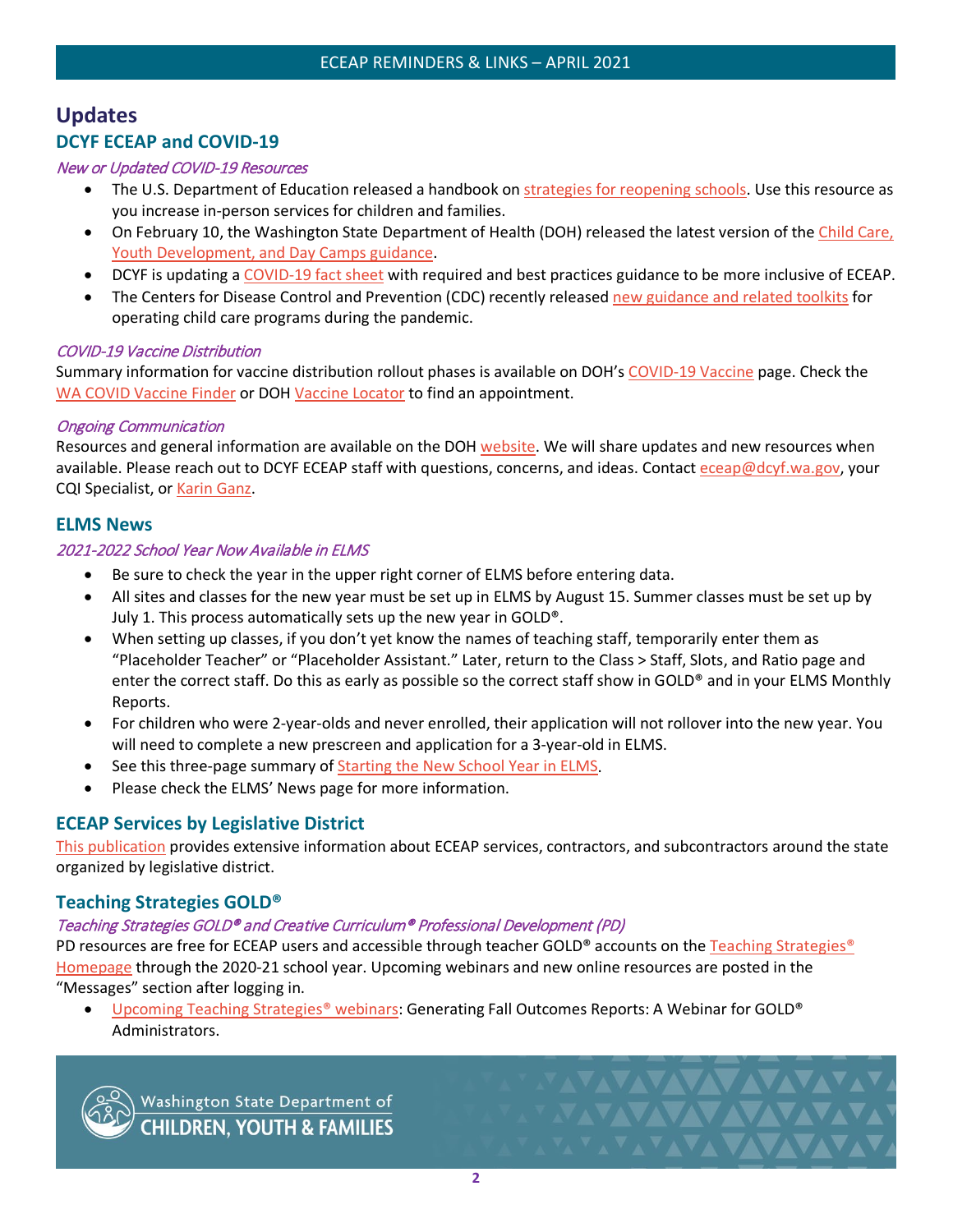• Video tutorials: [Managing Family Members in MyTeachingStrategies®,](https://teachingstrategies.force.com/portal/s/article/Video-Managing-Family-Members-in-MyTeachingStrategies?mkt_tok=eyJpIjoiT0dRNU5EWmxNVE5pTUdZNCIsInQiOiI0MDBFc2paY1NEclJsOFBNS3FpODFvWVcyakRLMVd1UTV1QXlKdFZwMHBENk1ERUlpVGFxSk9UWHJNMnArT1JJSE4xejBtZ3R4Mzd6R0d4YWFjazJ2bkRFc1dRTGJaaTJJaWNIaW9KOGhIcjdmQStHekFNWWRkQUZINlhpZkJaNSJ9) [Engaging in Two-Way Communication](https://teachingstrategies.force.com/portal/s/article/Video-Engaging-in-Two-Way-Communication-with-Families?mkt_tok=eyJpIjoiT0dRNU5EWmxNVE5pTUdZNCIsInQiOiI0MDBFc2paY1NEclJsOFBNS3FpODFvWVcyakRLMVd1UTV1QXlKdFZwMHBENk1ERUlpVGFxSk9UWHJNMnArT1JJSE4xejBtZ3R4Mzd6R0d4YWFjazJ2bkRFc1dRTGJaaTJJaWNIaW9KOGhIcjdmQStHekFNWWRkQUZINlhpZkJaNSJ9)  [with Families,](https://teachingstrategies.force.com/portal/s/article/Video-Engaging-in-Two-Way-Communication-with-Families?mkt_tok=eyJpIjoiT0dRNU5EWmxNVE5pTUdZNCIsInQiOiI0MDBFc2paY1NEclJsOFBNS3FpODFvWVcyakRLMVd1UTV1QXlKdFZwMHBENk1ERUlpVGFxSk9UWHJNMnArT1JJSE4xejBtZ3R4Mzd6R0d4YWFjazJ2bkRFc1dRTGJaaTJJaWNIaW9KOGhIcjdmQStHekFNWWRkQUZINlhpZkJaNSJ9) and [Sharing Family Activities from your Planning Calendar.](https://teachingstrategies.force.com/portal/s/article/Video-Sharing-Family-Activities-from-Your-Planning-Calendar?mkt_tok=eyJpIjoiT0dRNU5EWmxNVE5pTUdZNCIsInQiOiI0MDBFc2paY1NEclJsOFBNS3FpODFvWVcyakRLMVd1UTV1QXlKdFZwMHBENk1ERUlpVGFxSk9UWHJNMnArT1JJSE4xejBtZ3R4Mzd6R0d4YWFjazJ2bkRFc1dRTGJaaTJJaWNIaW9KOGhIcjdmQStHekFNWWRkQUZINlhpZkJaNSJ9)

## Teaching Strategies GOLD® Technical Assistance

- Call the dedicated ECEAP GOLD*®* line at 844-854-4653 for issues like logging in and general teacher questions.
- For more significant technical issues, submit a case form to the Teaching Strategies<sup>®</sup> [Support Portal.](https://teachingstrategies.force.com/portal/s/submit-a-case)
- Email [del.wa@teachingstrategies.com](mailto:del.wa@teachingstrategies.com) with GOLD*®* issues or requests for additional portfolios. Include details such as ELMS child IDs, teacher names, and class names. You may include [elms@dcyf.wa.gov](mailto:elms@dcyf.wa.gov) as an email recipient for additional support.

# <span id="page-3-0"></span>**DCYF Training Opportunities, Events, and Support**

# **National Equity Project Liberatory Design Trainings**

DCYF ECEAP is partnering with the [National Equity Project](https://www.nationalequityproject.org/) (NEP) to bring [Liberatory Design training](https://www.nationalequityproject.org/frameworks/liberatory-design#:%7E:text=Liberatory%20Design%20is%20an%20approach,those%20most%20impacted%20by%20oppression) to ECEAP contractors through a series of webinars and Professional Learning Communities (PLC). The first session occurred in March and the next is on April 21. Liberatory Design is an approach to addressing equity challenges and change efforts in complex systems with equity leadership habits that can be practiced in our work daily. If you would like to join beginning in April, please email the [ECEAP inbox](mailto:dcyf.eceap@dcyf.wa.gov) for more details. Questions? Please contact [Nicole Lor](mailto:Nicole.lor@dcyf.wa.gov) or [Xylora Brownell.](mailto:Xyzlora.brownell@dcyf.wa.gov)

- Training from 1-4 p.m. on April 21, May 3, and June 2
- PLCs on June 9, 14, and 25

# <span id="page-3-1"></span>**Address Suspension by Addressing Implicit Bias**

**SAVE THE DATE:** Join us for a webinar series with *Dr. Rosemarie Allen*, CEO of the *Center for Equity & Excellence*. Dr. Allen's approach supports and reflects many cultural ways of being for children in early childhood classrooms. Learn critical first steps to ensure equitable observation and assessment practices. Register [here](https://www.surveymonkey.com/r/VDP5RSL) for the upcoming webinar. At the conclusion of the four-part series, recorded webinars will be available on the [ECEAP Equity](https://www.dcyf.wa.gov/services/early-learning-providers/eceap/equity) webpage.

• April 23: Anti-Racist and Anti-Biased Assessments

# <span id="page-3-2"></span>**Ongoing Opportunities to Connect**

Below are a variety of options to gather with DCYF ECEAP and other ECEAP contractor staff to share updates, resources, challenges, and support.

#### Directors Bi-Monthly Check-Ins

April 7 and 21 from 9-10 a.m.

Recruitment, Eligibility, and Enrollment Staff Monthly Check-ins First Thursday monthly. Join April 1 from 9-10 a.m. [here.](https://dcyf.zoom.us/j/83018373566?pwd=RVlMVnlURlVCbVdmeG5NVHA5N0Jzdz09)

Family Support Staff Check-ins Third Thursday monthly. Join April 15 from 9-9:40 a.m. [here.](https://dcyf.zoom.us/j/94143055059?pwd=enJXaC9zcTNFaytnS3h6dVVWeUEzQT09)

Education Staff Monthly Check-ins and Webinars Fourth Monday monthly. Join April 26 from 10-11 a.m. [here.](https://dcyf.zoom.us/j/92705586444?pwd=STBSRGo0WnBsWC91ZmlMZC9kdzJGUT09)

2020-21Mobility Mentoring® Monthly Webinars Direct Support Staff: April [8, 9 a.m.](https://attendee.gotowebinar.com/register/5702908836440098063) and [May 13, 9 a.m.](https://attendee.gotowebinar.com/register/1407197171068013583) Leads: June [10, 9 a.m.](https://attendee.gotowebinar.com/register/8953468728929489677)



Washington State Department of<br>CHILDREN, YOUTH & FAMILIES

AVAVAVAVAVAV

**FAVAVAVAVAV**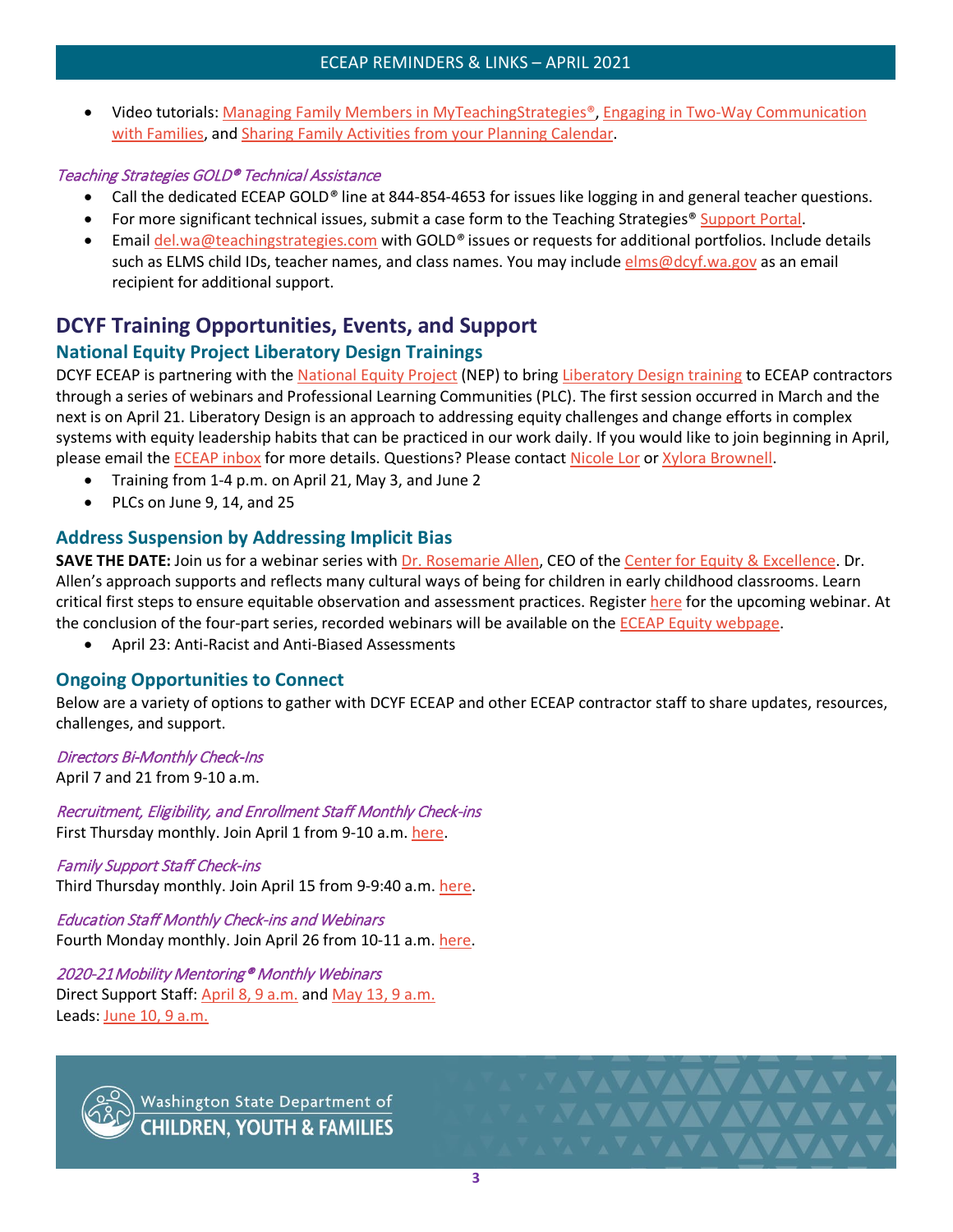# <span id="page-4-0"></span>**Other Training Opportunities**

# <span id="page-4-1"></span>**2021 Special Education WAC Revisions**

Join OSPI Special Education on April 8 for an overview of the 2021 revisions to the Washington Administrative Code (WAC[\) Chapter 392-172A,](https://apps.leg.wa.gov/wac/default.aspx?cite=392-172A) Rules for the Provision of Special Education. Learn about WAC changes that support inclusive practices to improve outcomes for students with disabilities. The webinar includes time for participants' feedback and questions on how changes may impact services and instruction. Read more and register [here.](https://www.pdenroller.org/esd171/catalog/event/111437)

# <span id="page-4-2"></span>**Early Achievers Institute**

**Save the Date** for the next Early Achievers Institute, May 13-15. This institute will build the capacity of educators by providing training to support resilience and well-being with an underlying goal to de-stigmatize access to mental health care. We will be extending free registration and increased capacity for Washington State educators. This institute is for all early and school-age providers who serve children from birth-12 in Washington State, including, but not limited to, Early Achievers providers and will include a track for coaches as well. Clic[k here](https://cdn1-originals.webdamdb.com/13012_119722176?cache=1616097595&response-content-disposition=inline;filename=Save%2520the%2520Date%2520Institute%2520flyer03.18%2520SB.pdf&response-content-type=application/pdf&Policy=eyJTdGF0ZW1lbnQiOlt7IlJlc291cmNlIjoiaHR0cCo6Ly9jZG4xLW9yaWdpbmFscy53ZWJkYW1kYi5jb20vMTMwMTJfMTE5NzIyMTc2P2NhY2hlPTE2MTYwOTc1OTUmcmVzcG9uc2UtY29udGVudC1kaXNwb3NpdGlvbj1pbmxpbmU7ZmlsZW5hbWU9U2F2ZSUyNTIwdGhlJTI1MjBEYXRlJTI1MjBJbnN0aXR1dGUlMjUyMGZseWVyMDMuMTglMjUyMFNCLnBkZiZyZXNwb25zZS1jb250ZW50LXR5cGU9YXBwbGljYXRpb24vcGRmIiwiQ29uZGl0aW9uIjp7IkRhdGVMZXNzVGhhbiI6eyJBV1M6RXBvY2hUaW1lIjoyMTQ3NDE0NDAwfX19XX0_&Signature=JUMl9wa0zw6mbayFrdMJwBt7F2aJWHrcMGrSAH9oHulyw9KOGYRhC9fzghqtKYBWeHoagi76UrijePy5WOSXoVzMXKspd3I-HoxiPJ1g%7EzfsiPKORVGDq1I76xupCTRjowhajdBcNLvxJXFCmD5jUPDf4xkiCdxDnbdux1ziW5hidzig90pLb9kVh6JUO2Su4LcnAicyRWs%7EWEmscdS2tseE9K0Z6npdOjl9I%7EbQ71HoG7mXBRNYKE3r8SqyxQqFC-NaFrAVt4YaWpaVtCkXw2ejZPVhEOx9H0I86lSPqy1KvN7-HqogkBQ9OB32B2-C08KoUuS3%7EAObXsEl4LkLEg__&Key-Pair-Id=APKAI2ASI2IOLRFF2RHA) for more information.

# <span id="page-4-3"></span>**Early Achievers Coach Framework Training**

UW Cultivate Learning's next Early Achievers coach framework training will be held via Zoom on April 8-9. This training is required for new coaches. Participants attending both days receive STARS credit. Register [here.](https://washington.zoom.us/meeting/register/tJcscO6tqj0rGdJAF_lPP-YT5ctAq2Ag1_4s)

## <span id="page-4-4"></span>**Haring Center Individualization Internships for Coaches and Teachers**

Haring Center Individualization Internships were extended to include teachers who have an Early Achievers Coach.

The two-day virtual internship focuses on individualization and inclusion of children with different learning and behavioral needs into early learning and care settings. Explore strategies to deepen support of social-emotional learning and addressing challenging behavior for young children with disabilities and for those who learn differently. [Register](https://docs.google.com/forms/d/e/1FAIpQLScC4-VghkVGlWPJhf9c9JuiuQaSe_xnzYXZQtG6xAEWCINtIw/viewform) for two-day internships on April 6-7, 20-21, and 27-28.

The Haring Center also offers follow up mini sessions for internship participants with additional content on behavior and building partnerships with families. Mini sessions are open to anyone who has completed an internship. Join mini sessions on April 22 and 29. Email [Phoebe Yeung](mailto:pcyeung@uw.edu) for more information.

# <span id="page-4-5"></span>**Early Achievers Coach Supports**

Early Achievers is partnering with UW Cultivate Learning and Child Care Aware of WA to offer weekly webinars for coaches. Learn how to navigate the Early Achievers Revisions as we move to the early adopter phase in the spring. Past webinars featured the Coaching Companion, Early Achievers Program Profile, Records Review and Coaching Cycles. Webinars are recorded and posted in Coaching Companion. Weekly webinar links are emailed to coaches. Email [ECEAP@dcyf.wa.gov](mailto:ECEAP@dcyf.wa.gov) to be added to the coach mailing list.

# <span id="page-4-6"></span>**Circle Time Magazine**

Visit [Circle Time Magazine,](https://cultivatelearning.uw.edu/circle-time-magazine/) an accessible, friendly, and fun professional development web series focused on early learning in action.



Washington State Department of<br>CHILDREN, YOUTH & FAMILIES

**VAVAVAVAVAV**